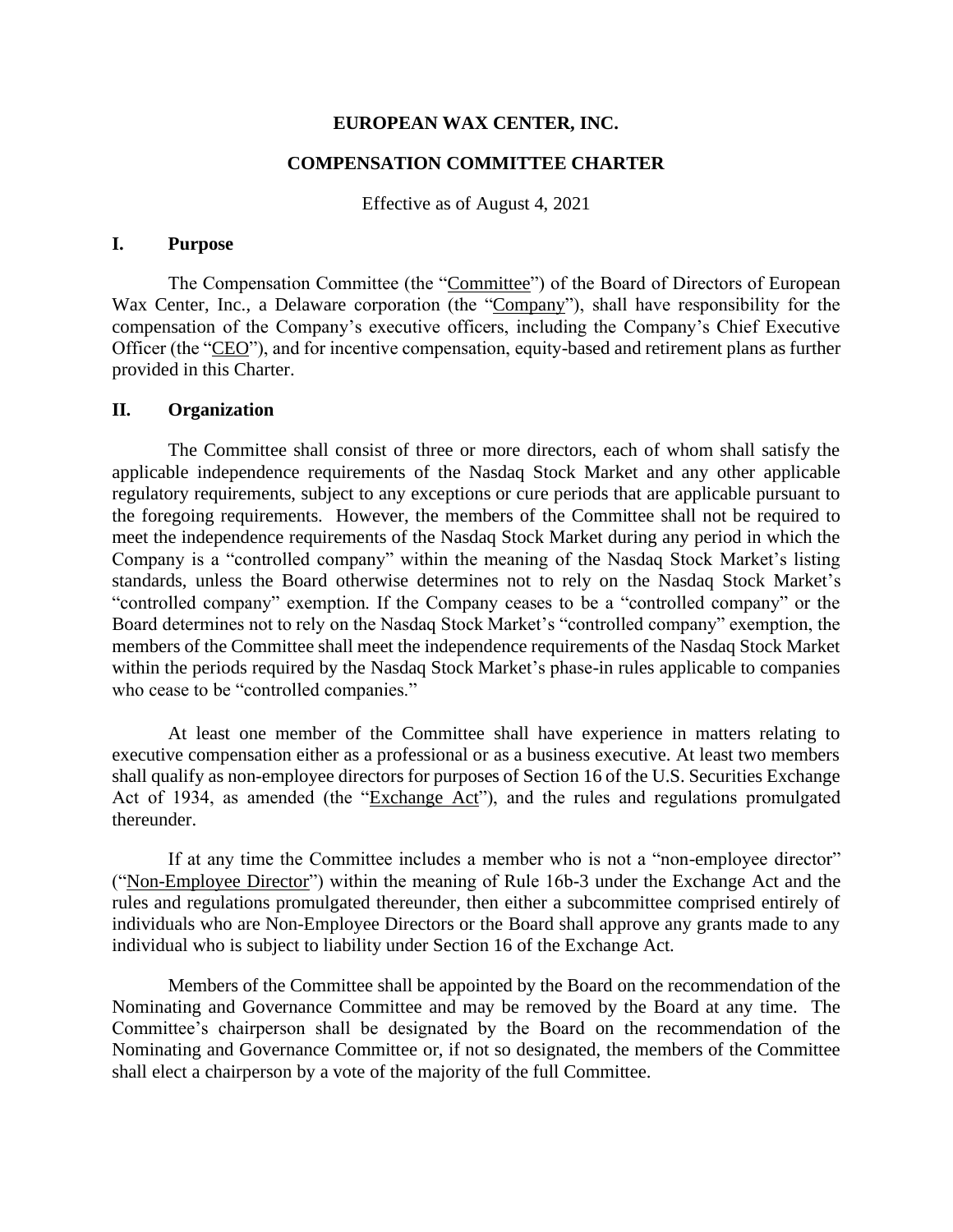The Committee may form and delegate authority to subcommittees from time to time as it sees fit.

# **III. Meetings**

The Committee shall meet at least four times per year on a quarterly basis or more frequently as circumstances require. Meetings shall be called by the chairperson of the Committee or, if there is no chairperson, by a majority of the members of the Committee. Meetings may be held telephonically or by other electronic means to the extent permitted by the Company's organizational documents and applicable law. The Committee shall maintain minutes of its meetings and records relating to those meetings. Committee actions may be taken by unanimous written consent.

## **IV. Authority and Responsibilities**

To fulfill its responsibilities, the Committee shall:

- 1. Review and make recommendations to the Board with respect to the Company's compensation strategy to ensure it is appropriate to attract, retain and motivate senior management and other key employees.
- 2. Review and make recommendations to the Board with respect to the executive compensation philosophy, policies and programs that in the Committee's judgment support the Company's overall business strategy and review and discuss, at least annually, the material risks associated with executive and employee compensation structure, policies and programs to determine whether such structure, policies and programs encourage excessive risk-taking and to evaluate compensation policies and practices that could mitigate any such risk.
- 3. On an annual basis, review and approve corporate goals and objectives relevant to the compensation of the Company's CEO, evaluate the CEO's performance in light of those goals and objectives and determine and approve CEO compensation based on this evaluation. In evaluating, determining and approving the long-term incentive component of CEO compensation, the Committee may consider, among such other factors as it may deem relevant, the Company's performance, shareholder returns, the value of similar incentive awards to executive officers at comparable companies, the value of similar awards given to other executive officers of the Company, the results of the most recent shareholder advisory vote on executive compensation required by Section 14A of the Exchange Act (the "Say-on-Pay Vote") and the awards given to the executive officer in past years. The CEO shall not be present during voting or deliberations relating to his or her compensation.
- 4. On an annual basis, review and make recommendations to the Board with respect to corporate goals and objectives relevant to the compensation of the Company's other executive officers, evaluate the executive officers' performance in light of those goals and objectives and determine and make recommendations to the Board with respect to executive officer compensation based on this evaluation. In evaluating and making recommendations with respect to the long-term incentive component of executive officer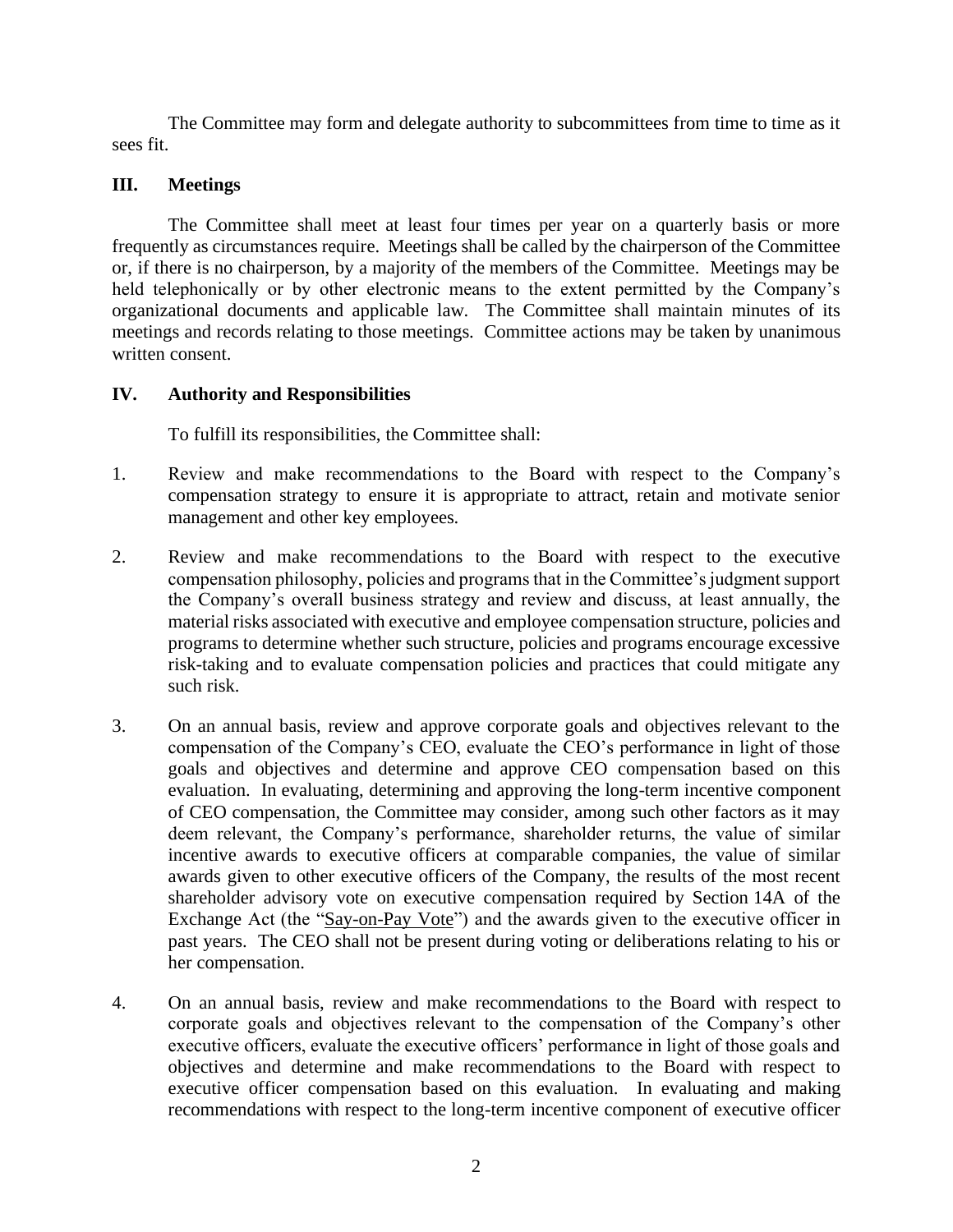compensation, the Committee may consider, among such other factors as it may deem relevant, the Company's performance, shareholder returns, the value of similar incentive awards to executive officers at comparable companies, the value of similar awards given to other executive officers of the Company, the results of the most recent Say-on-Pay Vote and the awards given to the executive officer in past years. No executive officer may be present during voting or deliberations relating to his or her compensation.

- 5. Review and make recommendations to the Board with respect to the Company's incentive compensation, equity-based and retirement plans. With respect to each such plan, the Committee shall have responsibility for:
	- (a) administering the plan;
	- (b) setting performance targets under all annual bonus and long-term incentive compensation plans as appropriate and committing to writing any and all performance targets for executive officers who may be "covered employees" under applicable laws and regulations;
	- (c) if called for by the plan, certifying that any and all performance targets used for any performance-based equity compensation plans have been met before payment of any executive bonus or compensation or exercise of any executive award granted under any such plans;
	- (d) approving all amendments to, and terminations of, all compensation plans and any awards under such plans;
	- (e) granting any awards under any performance-based annual bonus, long-term incentive compensation and equity compensation plans to executive officers or current employees with the potential to become the CEO or an executive officer, including stock options and other equity rights (e.g., restricted stock, stock purchase rights);
	- (f) approving which executive officers are entitled to awards under the Company's equity plans; and
	- (g) approving repurchases of securities from terminated employees.

In reviewing the Company's incentive compensation and equity-based and retirement plans, the Committee may consider the plan's administrative costs, current plan features relative to any proposed new features, the results of the most recent Say-on-Pay Vote and the performance of the plan's internal and external administrators if any duties have been delegated.

- 6. Review and approve any employment agreement or compensatory transaction with an executive officer of the Company involving compensation in excess of \$120,000 per year.
- 7. Establish and periodically review policies concerning perquisite benefits.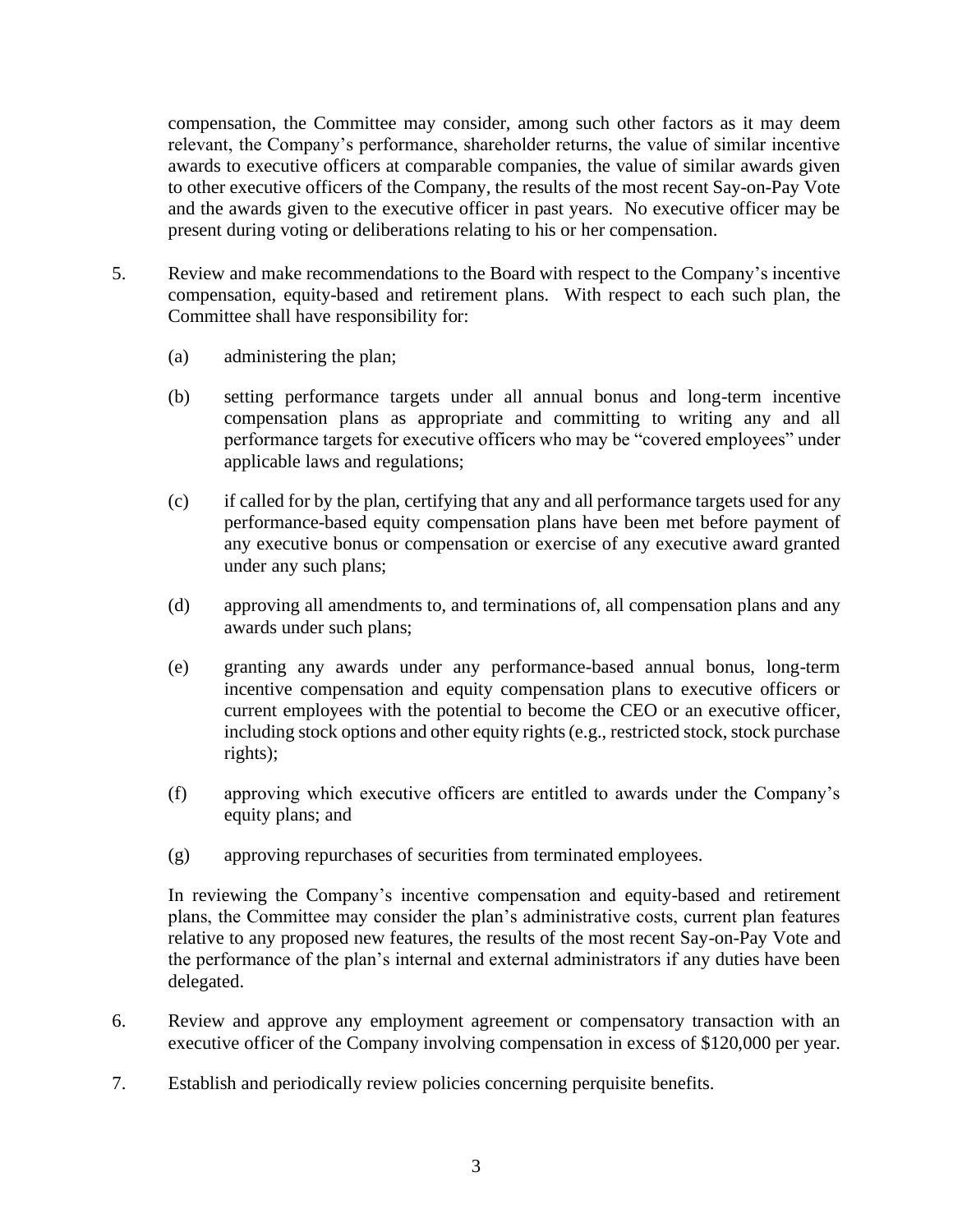- 8. Determine and make recommendations to the Board for approval the Company's policy with respect to change-of-control or "parachute" payments. In determining and making recommendations to the Board, the Company's policy with respect to change of control or "parachute" payments, the Committee may consider, among such other factors as it may deem relevant, the results of the most recent Say-on-Pay Vote on "parachute" payments, if any.
- 9. Review and approve executive officer and director indemnification and insurance matters.
- 10. Approve compensation awards, including individual awards, as may be required to comply with applicable tax and state corporate laws.
- 11. Review the Company's compensation disclosures in its annual proxy statement and its Annual Report on Form 10-K filed with the SEC. Review and discuss the Company's Compensation Discussion and Analysis (" $CD&A$ ") with management and based on such review and discussion, determine whether to recommend to the Board that such compensation disclosures and CD&A be disclosed in the Company's Annual Report on Form 10-K or annual proxy statement filed with the SEC, as applicable.
- 12. Review and recommend to the Board for approval the frequency with which the Company will conduct Say-on-Pay Votes, taking into account the results of the most recent shareholder advisory vote on frequency of Say-on-Pay Votes required by Section 14A of the Exchange Act, and review and recommend to the Board for approval the proposals regarding the Say-on-Pay Vote and the frequency of the Say-on-Pay Vote to be included in the Company's proxy statement filed with the SEC.
- 13. Assist the Board in its oversight of human capital management, including corporate culture, diversity and inclusion, recruiting, retention, attrition, talent management, career development and progression, succession, and employee relations.
- 14. Prepare any report required by applicable rules and regulations or listing standards, including the report required by the SEC to be included in the Company's annual proxy statement, or, if the Company does not file a proxy statement, in the Company's Annual Report filed on Form 10-K with the SEC.
- 15. Establish and periodically review share ownership and retention guidelines and clawback policies, if any, and adopt any amendments to such guidelines or policies and make recommendations to the Board with respect to the administration of the clawback policies.
- 16. Review and assess the adequacy of this Charter annually and recommend to the Board any changes deemed appropriate by the Committee.
- 17. Review its own performance annually.
- 18. Report regularly to the Board.